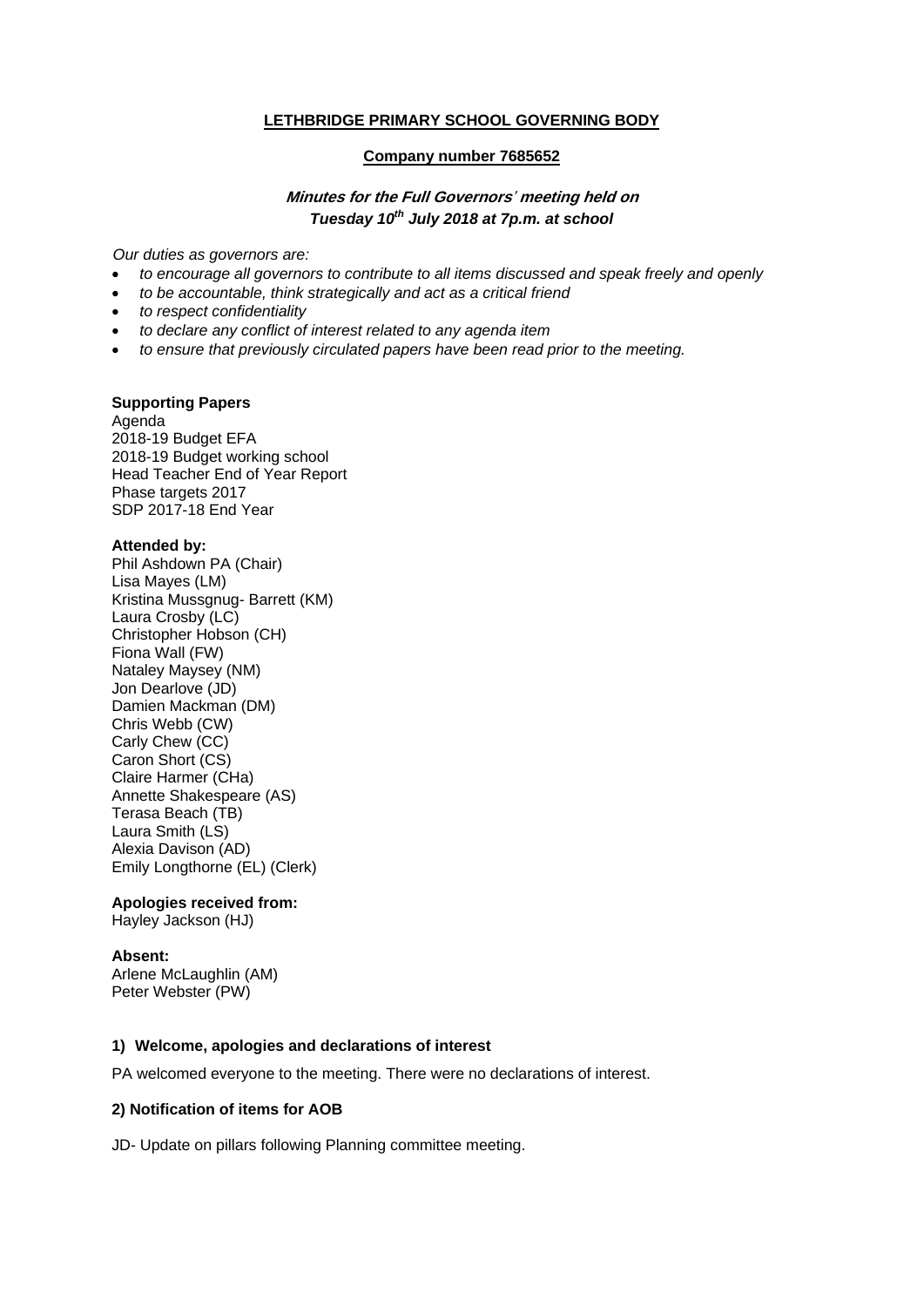# **3) Minutes of Previous Meeting** *held 16.05.18*

The minutes were accepted and signed as a true record of the meeting.

# **4) Matters Arising**

Hays Safeguarding- Some governors are still in the process of completing this- **ACTION ALL.**  CS look into rolling DBS renewals- CH said that the researched this and said that it is suggested that voluntary parties renew their DBS about every 3 years. PA suggested the governors do this every four years to be in line with their terms of office, which would also trigger renewals when terms are extended. LM agreed that this was a good idea.

Link governor visit reports- Some reports are still outstanding- **ACTION Link Govs**- Circulate reports. NM asked if she has been in to school once, does she need to come in again this year? PA replied that it depends on what suits the subject coordinator, but it is ideal to meet about every six months. PA suggested NM follow up her visit in the Autumn term. NM thanked PA.

Clerk to invite Ria Walega, Chair of Friends, to the next Full Governors meeting. EL has been in contact with Ria and she is happy to attend, date to be confirmed.

### **5) Head Teacher's report and 6) Measuring attainment**

LM had circulated her report and the SDP and phase targets on Governorhub. LM informed governors that KS2 attainment data had been received today.

LM informed governors that attendance is in line with last year's at 97% which is very good and there are no gaps in the groups. LM said that persistent absences have decreased.

LM said there have been 2 children who have been excluded for a period, which is the same as last year. LM said that although they recognise that there is a story behind the behaviour, there has to be a point where it is beyond acceptable. LM added that exclusions can also trigger external support. LM informed governors that SEN numbers are similar to last year at slightly above average. LM said that 2% of children have an EHCP, which is above the national average of 1.3%. LM said we have 2 children starting in September with funding for transition only and no EHCP.

LM said that Pupil Premium numbers are down, and well below the national average which affects our funding.

LM informed governors that no Teachers or TA's are leaving this summer which is wonderful. PA asked if the strategic changes to the allocation of staff hasneen actioned? LM replied that they are changing how they use TA's to be more effective from September. This will include HLTA roles and ELSA roles as outside agencies can be slow to respond. Therefore in- house ELSAs can meet the children's needs efficiently and the new sensory and therapy room will support social and emotional health in school. KM asked if the ELSA roles have been recruited? LM replied that they have successfully recruited internally and that staff receive an excellent training program.

LM informed governors that there were 99 safeguarding concerns reported this year which is a huge increase on last year; this could be due to increased training and awareness or increased issues. CS said she believes it is a combination as there is increased time being spent in school supporting social and emotional issues.

LM reported that she is overjoyed with the attainment outcomes this year.

LM said that EYFS results are very, very good and managed to maintain last year's good level of development despite a change to the typical cohort with 30% having EAL. LM said to maintain the results is an amazing achievement and the results were moderated and agreed by the Borough. LM reported that KS1 Phonics scores are usually around the national average, however this year they are significantly above the national, partly due to being more aspirational in EYFS. Year 1 90% (N.A 81%) Year 2 96% (N.A 92%). LM added that those in year 2 that didn't pass will be either children new to the country or those with a difficulty such as dyslexia.

LM reported that KS1 data is very high again like last year and on track for being in the top 5% of the country. PA commented that the Science scores are extraordinary.

LM informed governors that the year 6 SATS results are incredible and she is very pleased. LM said that they will be sending one reading paper to be remarked as it is one mark off expected and they predicted this child is able to reach expected. PA asked how they compared to last year. Last year's combined score was 70%; this year's is 88% (provisional average of 68%). LC asked if this cohort have always been high achievers? LM replied that they are a very high attaining cohort and were all given the best opportunity to reach their potential. LM added that the pass marks have gone up. LM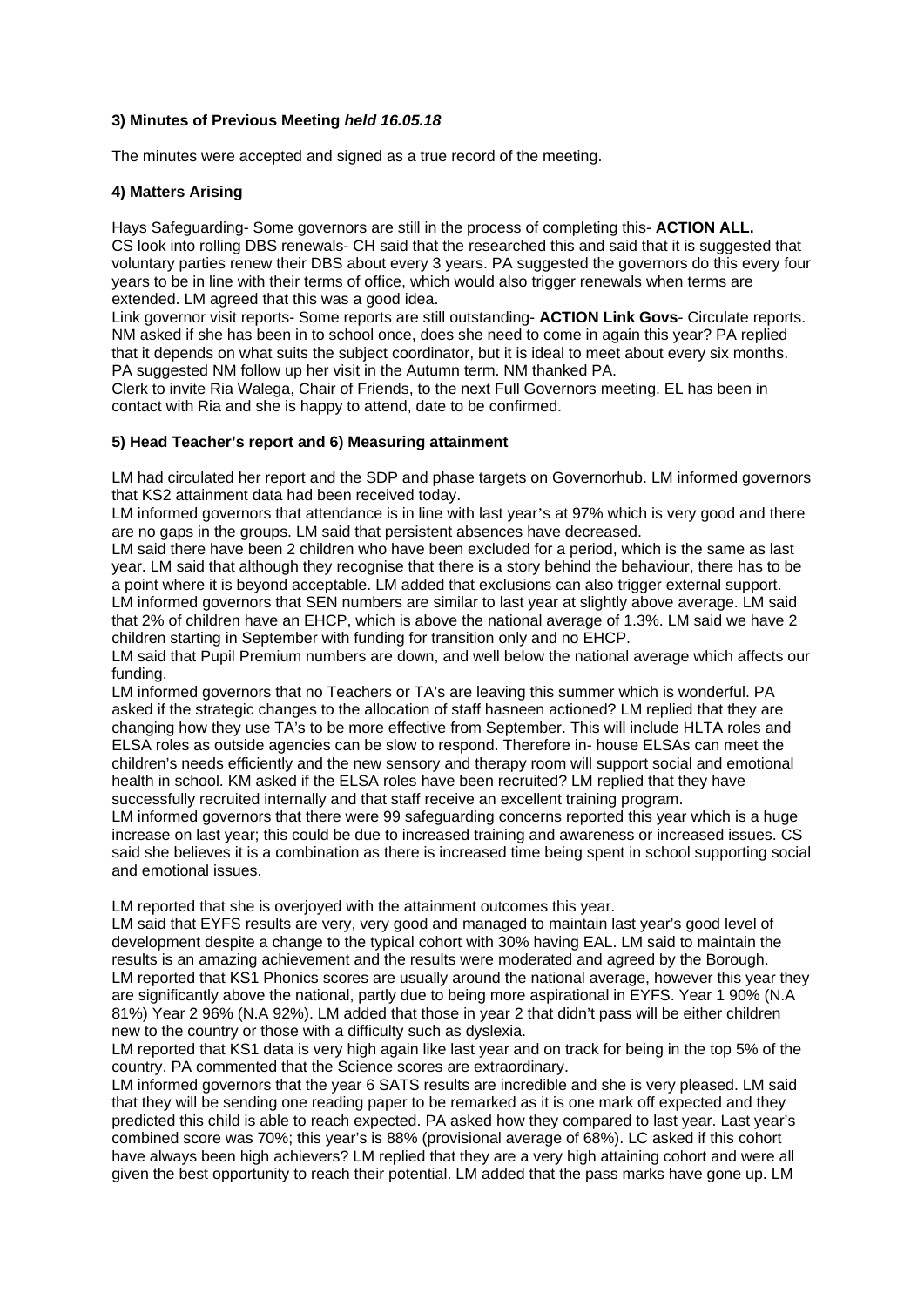reported that the results are very, very high compared to the national and they are a testament to the quality of teaching they have received every year and to the year 6 cohort. LM said they will have to wait for the progress scores, and as the cohort achieved very high in KS1 and KS2 their progress scores will be narrower.

LM informed governors that they have to wait for the data to be finalised, therefore targets are set on prior attainment and knowledge of the children. LM said that targets are well maintained in most reas. CHa added that greater depth in KS1 is not equivalent to greater depth in KS2. LM stated that once the data is final they can identify successes and areas to work on which will inform the SDP. LM said they should receive progress scores at the end of the summer and individualised scores for groups in November. LM concluded that she is over the moon and very proud of the results. PA commented that it is pleasing to see the expectations being met which shows how accurate staff assessments are. LM agreed that the assessments are very secure.

CH raised that P.E and Sport are not mentioned on the SDP. LM replied that next year they will focus on the curriculum and what they want children to be able to do/ know when they leave school and P.E/ Sport will be included on it next year. PA added that we receive a grant for Sports Premium which we do report upon. LM informed governors that the other key focuses of the SDP next year are SEMH, times tables, playground behaviour and finance.

# **7) Safeguarding update**

CS informed governors that there is a new version of Keeping Children Safe in Education. CS will shortly be sending out the link and all governors must read this and sign a code of conduct. **ACTION CS AND ALL-** Send link and all to read. PA informed governors that there is also a link in the latest briefing from Governor Support.

## **8) Health and Safety update**

CHa said there was nothing to report on since the last meeting.

# **9) Report from Finance and Staffing Committee**

PA reminded governors that the minutes are on Governorhub. PA informed governors that at the last Finance and Staffing meeting they looked at the overall expenditure and income and agreed a draft budget which has since been adjusted. PA said that Cathy has added this to Governorhub for governors to approve tonight. PA informed governors that the rollover carried forward for next year is 77k and in the second year 10k. PA added that every effort has been made to prevent a deficit. TB asked who is interested in this information? PA replied the Educational Funding Agency. PA added that as long as he has been a governor, there has always been a deficit predicted for the third year. TB asked what the EFA would do if we predicted a deficit? LM replied that they could challenge our practice and make suggestions on where to save money that we may not agree with. DM added that the budget is set as worst case scenario using maximum costs and minimum income. LM informed governors that in the third year a new national funding formula will be in place that should benefit us. PA added governors that Lethbridge is one of the lowest funded school in Swindon due to the amounts of Pupil Premium and hopefully the readdressed formula will improve matters. PA recommended governors read the minutes from the meeting for a detailed explanation of the budget. PA summarised that there are no concerns for the year ahead and asked if all were in favour of approving the budget. All were in favour and the budget was approved. PA informed governors that Cathy can now submit this to the EFA.

# **10) Governor updates**

PA reminded governors that there have been two briefings from Governor Support since the last meeting which have been added to Governorhub. He said that Academies and Maintained Schools are asked to complete a Good Estate Management Survey. PA asked CW if he would do this. CW replied that he will look into this, and added that we undertake our own independent surveys. **ACTION CW.** PA and EL thanked those who had attended training this year and informed EL of what they had attended in order to keep and accurate record that demonstrates self-improvement. PA reminded link governors to complete their visit reports as soon as possible.